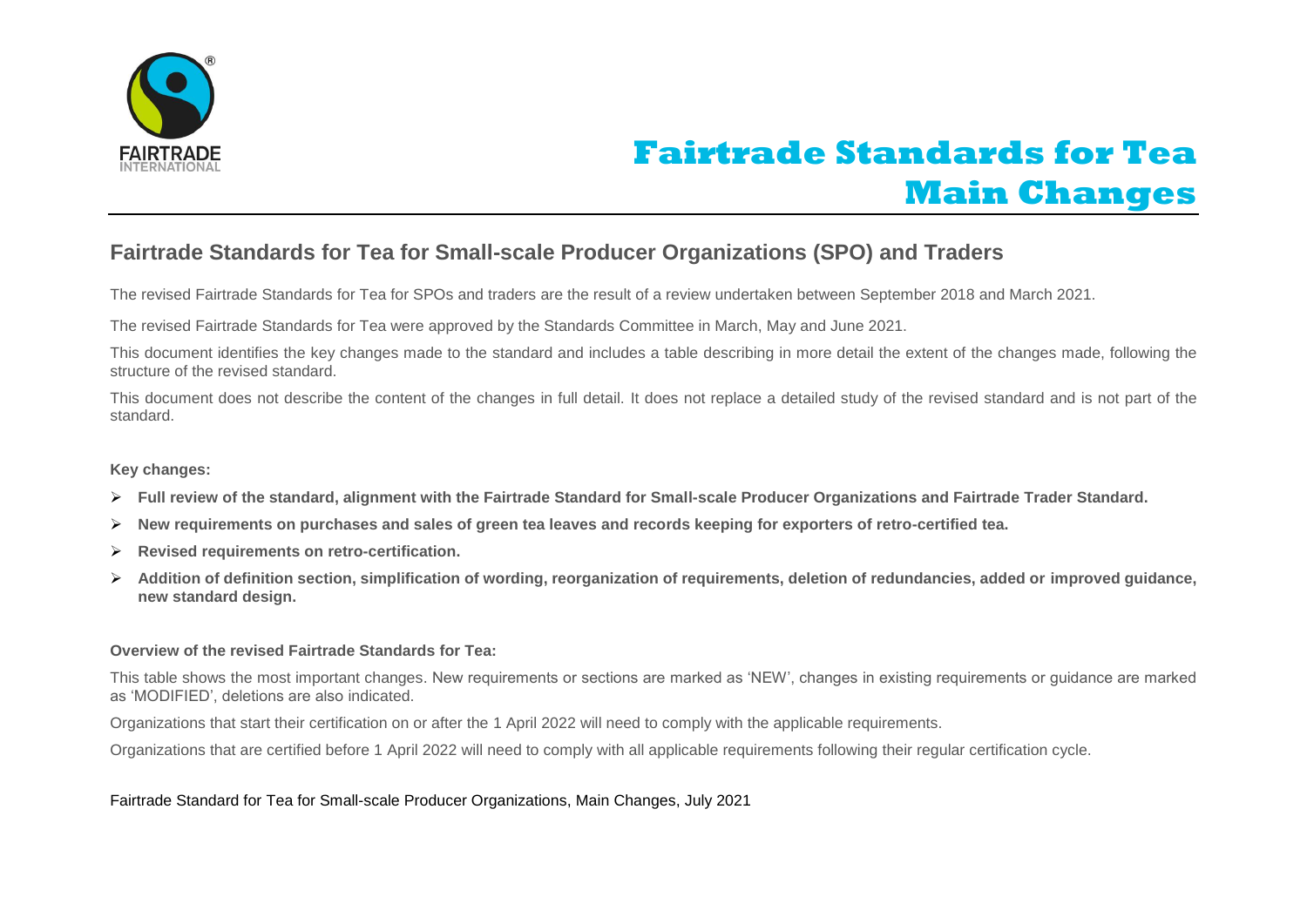| <b>Revised</b><br>standard<br>section                 | Type of<br>change | <b>Revised Standard 2021</b>                                                                                                                                                                                                                                                                                                            | <b>Comments</b>                                                                                                                                                                                                                                                                                                                    |  |
|-------------------------------------------------------|-------------------|-----------------------------------------------------------------------------------------------------------------------------------------------------------------------------------------------------------------------------------------------------------------------------------------------------------------------------------------|------------------------------------------------------------------------------------------------------------------------------------------------------------------------------------------------------------------------------------------------------------------------------------------------------------------------------------|--|
| Introduction                                          | <b>MODIFIED</b>   | - Clarity on how to use the standard added<br>- Product description, structure of standard and<br>structure of requirements added<br>- Scope includes geographical regions for tea<br>- Section on definitions added<br>- Modification of application date according to the new<br>changes.<br>- Deletion of previous record of changes | Modified to align with the new layout of the Fairtrade Trader Standard, and the<br>Standard for Small-scale Producer Organizations                                                                                                                                                                                                 |  |
| Intent and scope<br>of all sections                   | <b>MODIFIED</b>   | Intent and scope of all sections that remained is<br>modified                                                                                                                                                                                                                                                                           | Modified to align with the new layout of the Fairtrade Trader Standard, and the<br>Standard for Small-scale Producer Organizations on intent and the scope of<br>requirements in each section                                                                                                                                      |  |
| 2. Trade                                              |                   |                                                                                                                                                                                                                                                                                                                                         |                                                                                                                                                                                                                                                                                                                                    |  |
| Traceability,<br>Contracts,<br>Product<br>composition | Deleted           | Sections deleted                                                                                                                                                                                                                                                                                                                        | No additional requirements under this section, the trade section in small-scale<br>producer organization and trader standards apply                                                                                                                                                                                                |  |
| <b>4. Business and Development</b>                    |                   |                                                                                                                                                                                                                                                                                                                                         |                                                                                                                                                                                                                                                                                                                                    |  |
| Price and<br>Fairtrade<br>Premium                     | <b>MODIFIED</b>   | Title 'Pricing' modified to 'Price and Fairtrade Premium'                                                                                                                                                                                                                                                                               | To align with Trader Standard                                                                                                                                                                                                                                                                                                      |  |
|                                                       | Deleted           | Fairtrade Minimum Prices (4.3.1, Core, Year 0)                                                                                                                                                                                                                                                                                          | Requirement is deleted and description of applicable price is moved to the<br>introduction section of the standard. Requirements under section 4.2 Price and<br>Fairtrade Premium in Fairtrade Trader Standard apply.<br>Requirement on minimum price and premium for instant Tea remained in<br>standard under requirement 4.1.1. |  |
|                                                       | Deleted           | Fairtrade Minimum Price and premium for secondary<br>products (4.3.2, Core, Year 0)                                                                                                                                                                                                                                                     | Requirement is deleted and description of applicable price and premium for<br>secondary products is moved to the Introduction section of the standard.                                                                                                                                                                             |  |
| Timely payment                                        | <b>NEW</b>        | The section introduced                                                                                                                                                                                                                                                                                                                  | To align with Trader Standard. The section includes existing requirement on<br>timely payment of Fairtrade Price and Premium                                                                                                                                                                                                       |  |